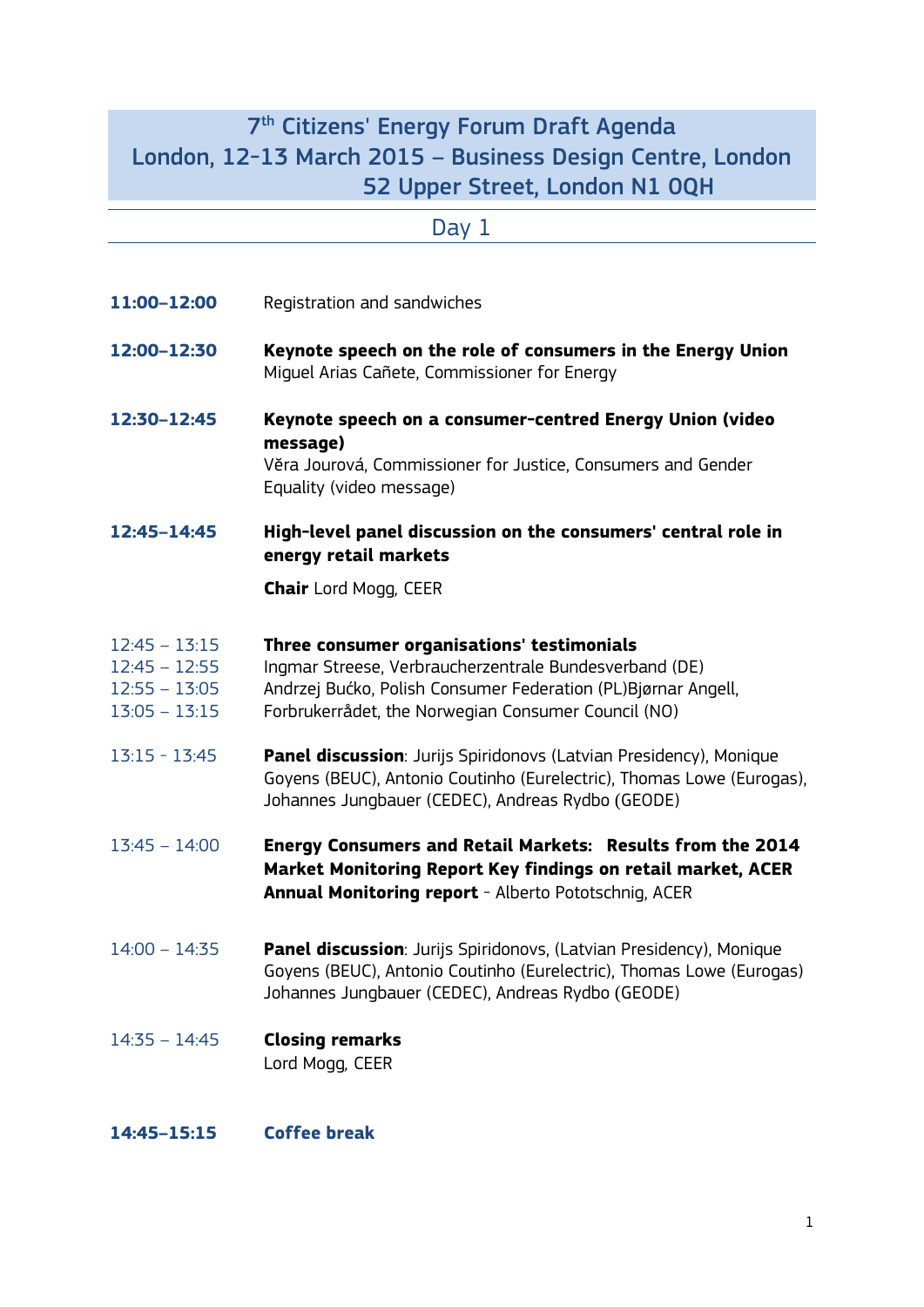## **15:15–16:30 Retail market trends from consumer perspective presentations, reports and Q&A with audience**

**Chair** Despina Spanou, Director JUST

| $15:15 - 15.20$                    | Introductory remarks from the Chair                                                                                                                          |
|------------------------------------|--------------------------------------------------------------------------------------------------------------------------------------------------------------|
| $15:20 - 15:30$                    | Presentation of the study "Functioning of retail electricity<br><b>markets for consumers in the EU"</b> - Preliminary findings<br>Andrew Johnson, IPSOS      |
| $15:30 - 15:40$                    | Q&A on electricity market trends                                                                                                                             |
| $15:40 - 15:45$                    | Presentation of the study "Consumer vulnerability across key<br><b>markets in the European Union"</b> – Methodology Dr Charlotte<br>Duke, London Economics   |
| $15:45 - 15:50$                    | Q&A on vulnerability                                                                                                                                         |
| $15:50 - 16:00$                    | Presentation of the Study "Energy poverty and vulnerable<br><b>consumers in the energy sector"</b> – Preliminary findings<br>Steve Pye, UCL Energy Institute |
| $16:00 - 16:10$                    | Q&A on energy poverty                                                                                                                                        |
| $16:10 - 16:20$<br>$16:20 - 16:30$ | <b>General Discussion on the whole session</b><br><b>Closing remarks</b>                                                                                     |

**16:30–16:45 Introducing the Breakout sessions** 

**16:45–18:45 Breakout sessions**

### **Breakout session 1: From smart meters to new markets in smart services**

Disseminate the Commission's Benchmarking report on the roll-out of smart metering as well as promote the discussion and endorsement of current actions under the Smart Grids Task Force aiming at: guarantying the right protection of data privacy of consumers; ensuring that the smart metering systems to be installed in Europe are interoperable and comply with available and coming technical standards; and enabling the easy implementation of energy management services and focusing on consumers' needs. Topics to cover: data handling and security; standardisation and interoperability of smart metering systems; information to consumers.

| <b>Chair</b> | Jan Pánek, Head of Unit, ENER |
|--------------|-------------------------------|
| Rapporteur   | Katarina Abrahamsson, CEER    |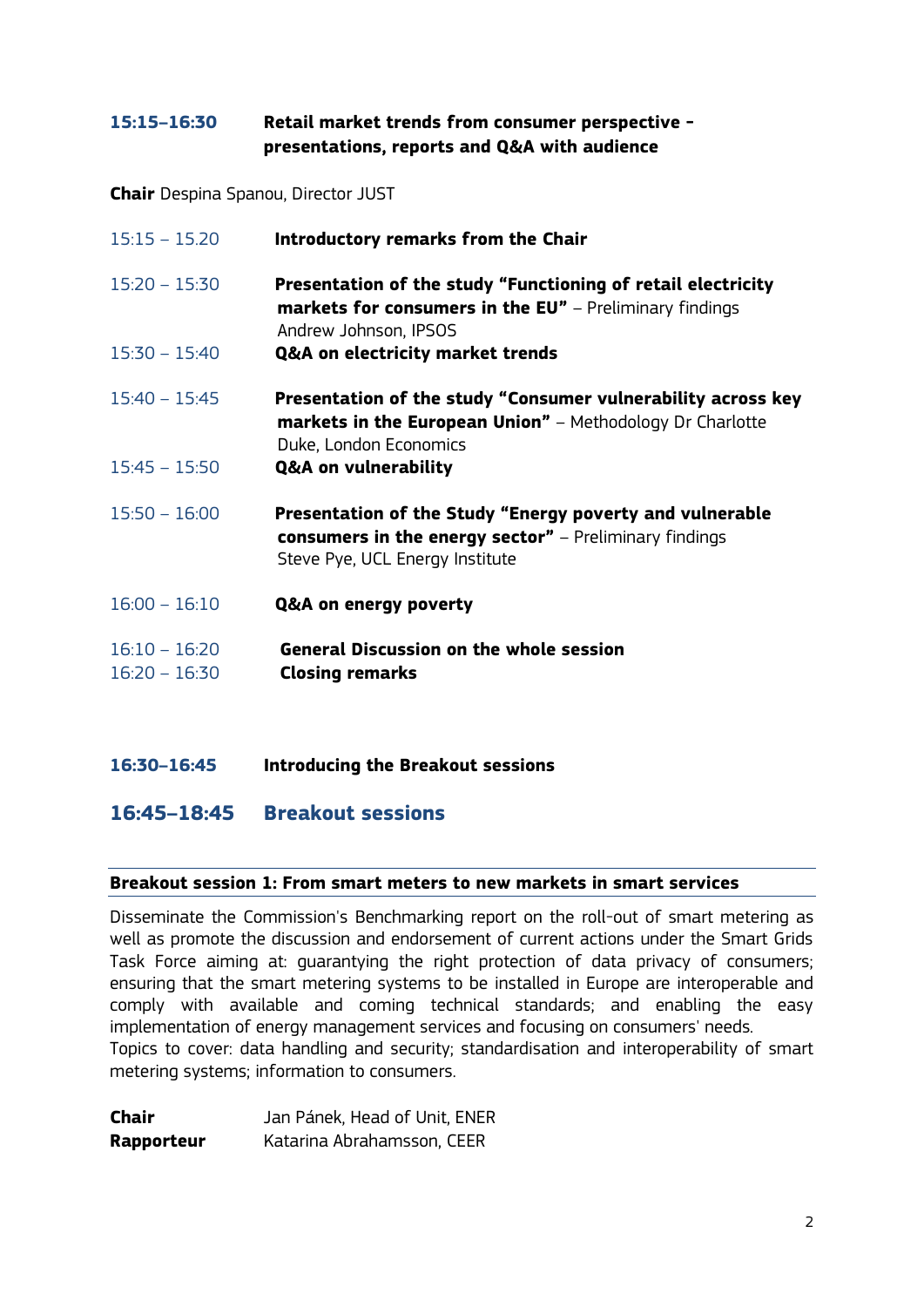| $16:45 - 17:30$ | <b>Presentations</b><br>Consumers' awareness on energy consumption, François Blanc (ERDF)<br>Standardisation & interoperability, Neil Avery (ANEC)<br>Data handling/privacy, Howard Porter (ESMIG) |
|-----------------|----------------------------------------------------------------------------------------------------------------------------------------------------------------------------------------------------|
| $17:30 - 18:30$ | <b>Discussion</b>                                                                                                                                                                                  |

18:30 – 18:45 **Closing remarks:** Katarina Abrahamsson, CEER

#### **Break out session 2: Innovative ways of engaging consumers**

While consumer engagement with their energy is an evolving, ongoing process, this session will provide an overview of existing initiatives which help consumers to take action, get better deals and consume in a sustainable manner. This session will also discuss how product policy can improve energy efficiency and how to get consumers on-board to buy energy saving products.

| Chair<br>Rapporteur | Monique Goyens, Director-General of BEUC<br>Robert Nuij, ENER                                                    |
|---------------------|------------------------------------------------------------------------------------------------------------------|
| $16:45 - 17:30$     | <b>Panel 1</b><br>Georgios Kiriazis (JUST)<br>Breda Kutin, Zveza Potrošnikov Slovenije (SI)<br><b>Discussion</b> |
| $17:30 - 18:30$     | Panel 2<br>Alun Jones (ECOS),<br>Candice Richaud (CECED),<br>Samantha Kennedy (DECC)<br><b>Discussion</b>        |

18:30 – 18:45 **Closing remarks:** Robert Nuij, ENER

#### **Breakout session 3: New market practices and enforcement**

Stakeholders will debate challenges for enforcement posed by several new commercial practices of different market actors that could be viewed as being on the edge of regulation. The session will attempt to reach some insights on the constraints faced by public enforcement bodies and consumer organizations in the energy sector and on best ways to coordinate enforcement activities between horizontal consumer agencies and sector-specific regulators but also with consumer organizations.

```
Chair Carina Tornblom, Head of Unit, JUST
```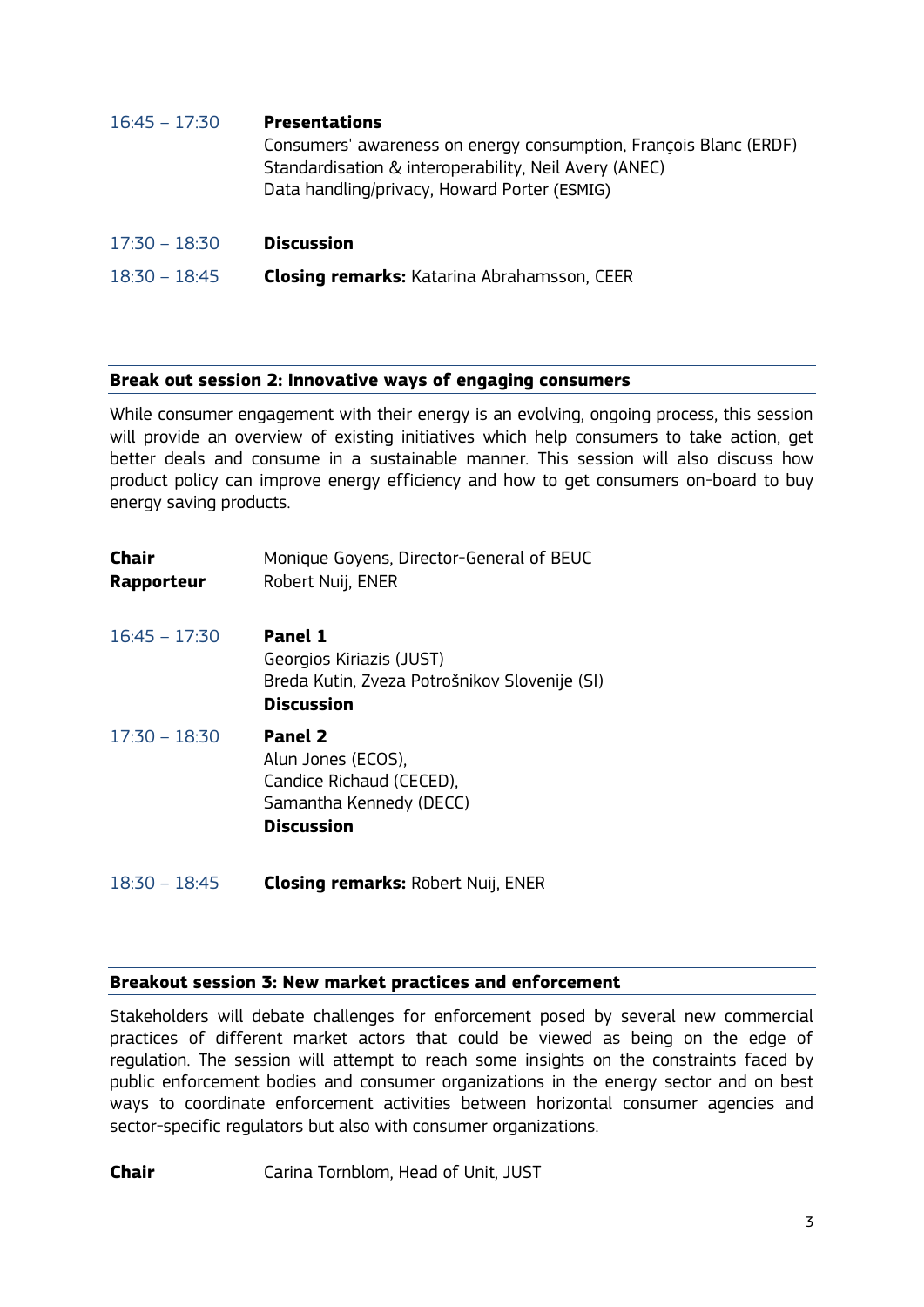- **Rapporteur** Kalina Trifonova EVN (BG)
- 16:45 17:30 **Presentations** Dirk Van Evercooren, CEER Paolo Fonseca, DECO (PT), Nicolas Mouchnino, UFC-Que Choisir (FR), Robert Spencer, Authority for Consumers and Markets (NL), Lewis Shand Smith, the Network of European Energy Ombudsmen
- 17:30 18:30 **Discussion** 18:30 – 18:45 **Closing remarks:** Kalina Trifonova EVN (BG)
- **19:00 Cocktail**
- Day 2

| $09:00 - 09:40$                    | Reports from the breakout sessions                                                                                           |
|------------------------------------|------------------------------------------------------------------------------------------------------------------------------|
| $09:00 - 09:20$<br>$09:20 - 09:40$ | Rapporteurs report from breakout sessions<br><b>Discussion</b>                                                               |
| 09:40-10:45                        | Building the Energy Union through consumer engagement<br><b>Chair:</b> Richard Adams, European Economic and Social Committee |
| $09:40 - 09:50$                    | Predicting consumer response to the challenges of energy<br><b>transition</b> , Sharon Darcy (Sustainability First)          |
| $09:50 - 10:00$                    | Encouraging local authorities to prioritise a sustainable energy<br>approach, Mark Bramah (APSE Energy)                      |
| $10:00 - 10:10$                    | How can cities help delivering the Energy Union, Anna Lisa Boni,<br>Eurocities (Covenant of Mayors)                          |
| $10:10 - 10:20$                    | Building the Energy Union through consumer engagement, Richard<br>Adams, European Economic and Social Committee              |
| $10:20 - 10:40$                    | Interactive audience section                                                                                                 |
| $10:40 - 10:45$                    | <b>Closing remarks</b> Richard Adams, European Economic and Social<br>Committee                                              |